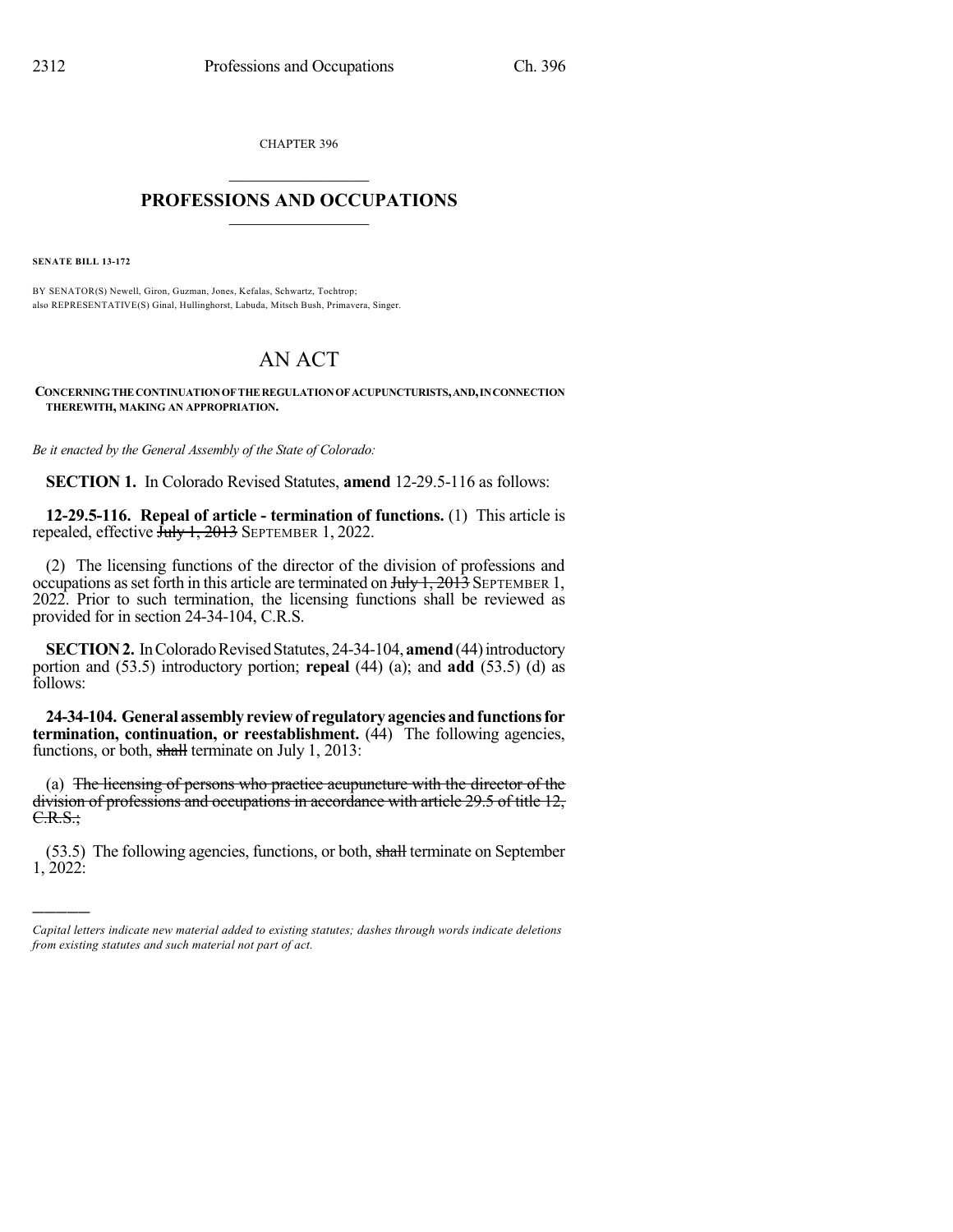(d) THE LICENSING OF PERSONS WHO PRACTICE ACUPUNCTURE WITH THE DIRECTOR OF THE DIVISION OF PROFESSIONS AND OCCUPATIONS IN ACCORDANCE WITH ARTICLE 29.5 OF TITLE 12, C.R.S.

**SECTION 3.** In Colorado Revised Statutes, 12-29.5-102, **amend** (1) and (3.5) as follows:

**12-29.5-102. Definitions.** As used in this article, unless the context otherwise requires:

(1) "Acupuncture" means a system of health care based upon traditional AND MODERN oriental medical concepts that employs oriental methods of diagnosis, treatment, and adjunctive therapiesforthe promotion, maintenance, and restoration of health and the prevention of disease.

(3.5) (a) "Practice of acupuncture" means the insertion and removal of acupuncture needles, the application of heat therapiesto specific areas ofthe human body, and traditional oriental adjunctive therapies. Traditional oriental Adjunctive therapies within the scope of acupuncture may include manual, mechanical, thermal, electrical, and electromagnetic treatment; the recommendation of oriental therapeutic exercises; and, subject to federal law, the recommendation of herbs and dietary guidelines. The "practice of acupuncture" shall be defined by IS BASED UPON traditional AND MODERN oriental medical concepts and shall DOES not include the utilization of western medical diagnostic tests and procedures, such as magnetic resonance imaging, radiographs  $(X \text{ rays})$ , computerized tomography scans, and ultrasound. "Practice of acupuncture" does not mean:

(a) Osteopathic medicine and osteopathic manipulative treatment;

(b) "Chiropractic" or "chiropractic adjustment" as defined in section 12-33-102 or therapies allowed as part of the practice of chiropractic or chiropractic adjustment; NOTHING IN THIS ARTICLE AUTHORIZES AN ACUPUNCTURIST TO PERFORM THE PRACTICE OF MEDICINE; SURGERY; SPINAL ADJUSTMENT, MANIPULATION, OR MOBILIZATION; OR ANY OTHER FORM OF HEALING EXCEPT AS AUTHORIZED BY THIS ARTICLE.

(c) Physical therapy as defined in section 12-41-103 or therapies allowed as part of the practice of physical therapy.

**SECTION 4.** In Colorado Revised Statutes, 12-29.5-104, **amend** (5) as follows:

**12-29.5-104. Requirement for licensure with the division of registrations annual fee - required disclosures.** (5) (a) Every acupuncturist shall report to the director every judgment or administrative action, as well as the terms of any settlement or other disposition of any such judgment or action, against the acupuncturist involving malpractice or improper practice of acupuncture, whether occurring in Colorado or in any other jurisdiction. The acupuncturist shall make such report either within thirtydays afterthe judgment or action or upon application for licensure or reinstatement, whichever occurs earlier.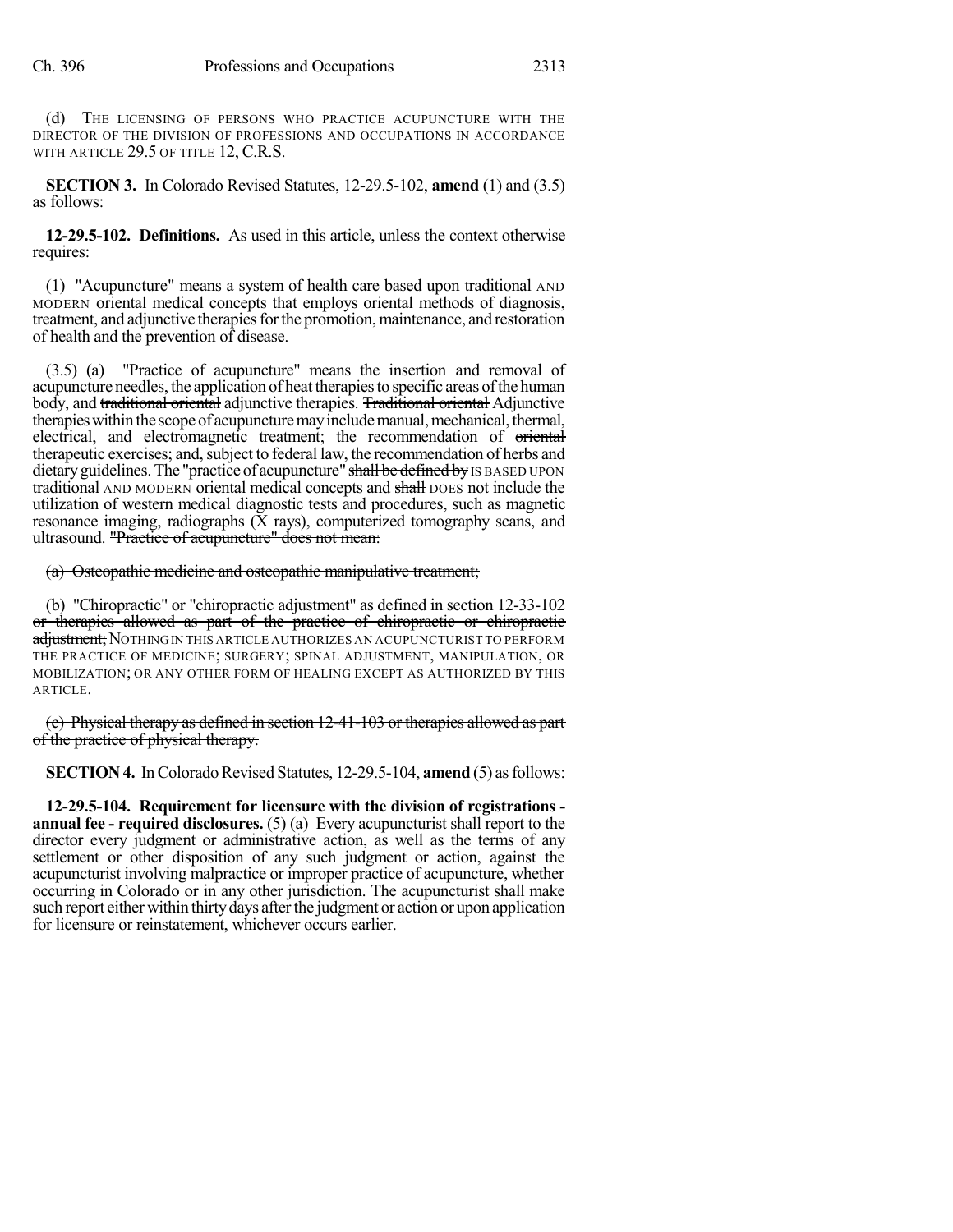(b) AN ACUPUNCTURIST WHO HAS HAD HIS OR HER LICENSE REVOKED, OR WHO HAS SURRENDERED HIS OR HER LICENSE TO AVOID DISCIPLINARY ACTION IS NOT ELIGIBLE TO APPLY FOR A LICENSE FOR TWO YEARS AFTER THE LICENSE IS REVOKED OR SUSPENDED.

**SECTION 5.** In Colorado Revised Statutes, 12-29.5-105, **amend** (2) as follows:

**12-29.5-105. Unlawful acts - exceptions.** (2) Notwithstanding the provisions ANY PROVISION of this section to the contrary, a person in training may practice acupuncture without a valid and current license on file with ISSUED BY the division if such practice takes place in the course of a bona fide training program and

 $(a)$  THE PERSON PERFORMS all acupuncture acts and services performed by such persons are performed under the direct, on-site supervision of a licensed acupuncturist, who shall be IS responsible for all such acts and services as though the licensed acupuncturist had personally performed them. and

(b) The names and current residence addresses of all of such persons have been reported to the director by or on behalf of the licensed acupuncturist supervising such persons.

**SECTION 6.** In Colorado Revised Statutes, 12-29.5-106, **amend** (1) (l) and (1) (m) as follows:

**12-29.5-106. Grounds for disciplinary action.** (1) The director may deny licensure to or take disciplinary action against an acupuncturist pursuant to section 24-4-105, C.R.S., if the director finds that the acupuncturist has committed any of the following acts:

(I) Continued in the practice of acupuncture while subject to any FAILED TO NOTIFY THE DIRECTOR OF A physical or mental disability which renders the acupuncturist unable to treat patients with reasonable skill and safety or which may endanger a patient's health or safety; or continued in the practice of acupuncture while afflicted with a communicable, infectious, or contagious disease of such a serious nature asto renderthe acupuncturist unable to treat patients with reasonable skill and safety or which may endanger a patient's health or safety ILLNESS OR CONDITION THAT IMPACTS THE LICENSEE'S ABILITY TO PRACTICE ACUPUNCTURE WITH REASONABLE SKILL AND SAFETY TO PATIENTS; FAILED TO ACT WITHIN THE LIMITATIONS CREATED BY A PHYSICAL OR MENTAL ILLNESS OR CONDITION THAT RENDERS THE LICENSEE UNABLE TO PERFORM ACUPUNCTURE WITH REASONABLE SKILL AND SAFETY TO THE PATIENT; OR FAILED TO COMPLY WITH THE LIMITATIONS AGREED TO UNDER A CONFIDENTIAL AGREEMENT;

(m) Continued in the practice of acupuncture while addicted to or dependent upon alcohol or upon any habit-forming drug or while abusing or habitually or excessively using  $\frac{any \cdot such}$  ALCOHOL, A habit-forming drug, or  $\frac{any}{any}$  controlled substance as defined in section 18-18-102 (5), C.R.S.;

**SECTION 7.** In Colorado Revised Statutes, 12-29.5-107, **amend** (2) (c) (I) and  $(2)$  (c) (II) as follows: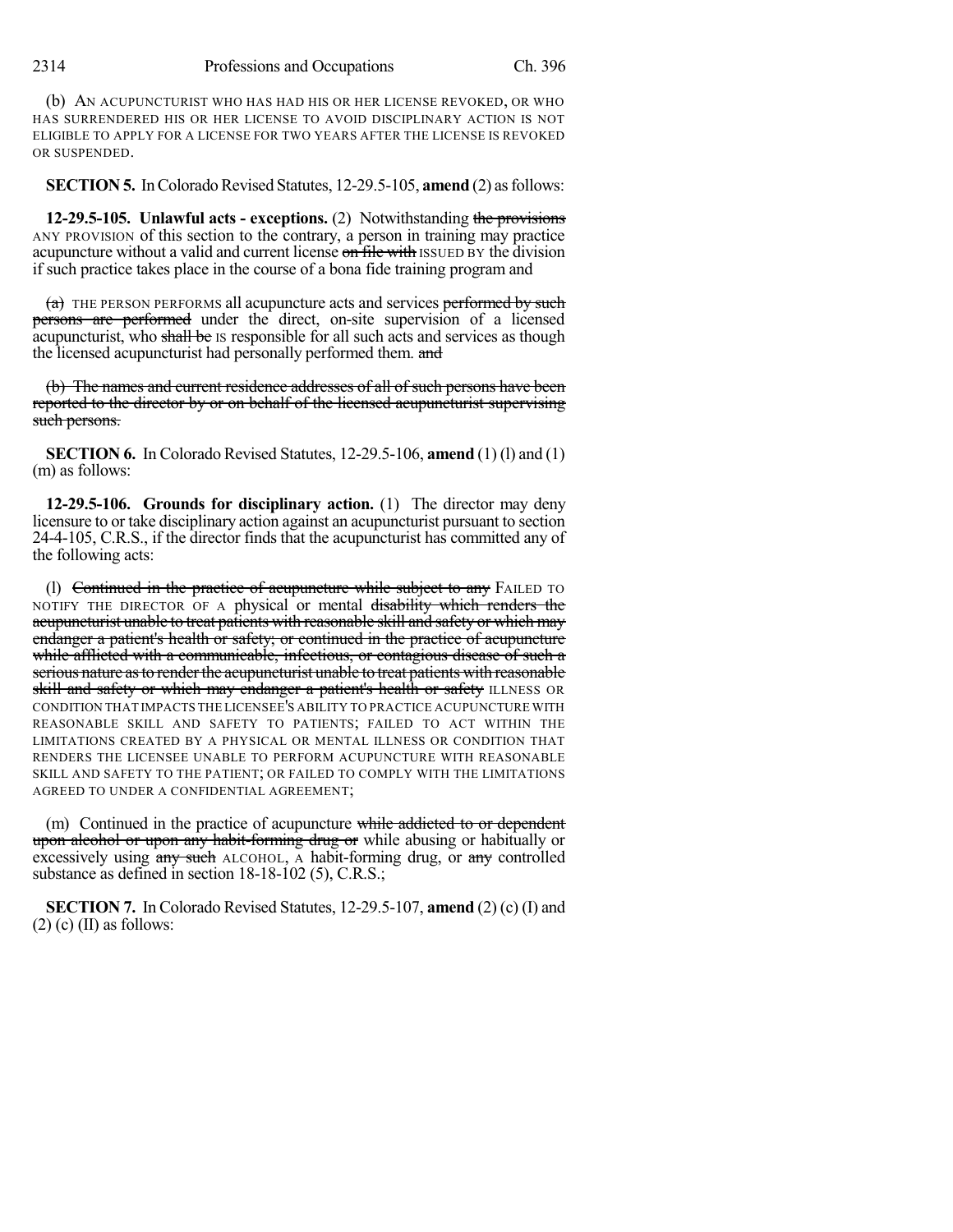**12-29.5-107. Disciplinary authority andproceedings.**(2) Disciplinaryactions may consist of the following:

(c) (I) Issuance of letters of admonition. When a complaint or investigation discloses an instance of misconduct that, in the opinion of the director, does not warrant formal action by the director but that should not be dismissed as being without merit, THE DIRECTOR MAY ISSUE AND SEND a letter of admonition may be issued and sent, by certified FIRST-CLASS mail, to the licensee.

(II) When THE DIRECTOR SENDS a letter of admonition is sent by the director by certified mail, to a licensee, such THE DIRECTOR SHALL ADVISE THE licensee shall be advised that he or she has the right to request in writing, within twenty days after receipt of the letter, that formal disciplinary proceedings be initiated to adjudicate the propriety of the conduct upon which the letter of admonition is based.

**SECTION 8.** In Colorado Revised Statutes, **add** 12-29.5-108.5 as follows:

**12-29.5-108.5. Examinations - notice - confidential agreements.** (1) IF AN ACUPUNCTURIST SUFFERS FROM A PHYSICAL OR MENTAL ILLNESS OR CONDITION RENDERING THE LICENSEE UNABLE TO PRACTICE ACUPUNCTURE OR PRACTICE AS AN ACUPUNCTURIST WITH REASONABLE SKILL AND PATIENT SAFETY, THE ACUPUNCTURIST SHALL NOTIFY THE DIRECTOR OF THE ILLNESS OR CONDITION IN A MANNER AND WITHIN A PERIOD OF TIME DETERMINED BY THE DIRECTOR. THE DIRECTOR MAY REQUIRE THE LICENSEE TO SUBMIT TO AN EXAMINATION OR TO EVALUATE THE EXTENT OF THE ILLNESS OR CONDITION AND ITS IMPACT ON THE LICENSEE'S ABILITY TO PRACTICE WITH REASONABLE SKILL AND SAFETY TO PATIENTS.

(2) (a) UPON DETERMINING THAT AN ACUPUNCTURIST WITH A PHYSICAL OR MENTAL ILLNESS OR CONDITION IS ABLE TO RENDER LIMITED ACUPUNCTURE TREATMENT WITH REASONABLE SKILL AND PATIENT SAFETY, THE DIRECTOR MAY ENTER INTO A CONFIDENTIAL AGREEMENT WITH THE ACUPUNCTURIST IN WHICH THE ACUPUNCTURIST AGREES TO LIMIT HIS OR HER PRACTICE BASED ON THE RESTRICTIONS IMPOSED BY THE ILLNESS OR CONDITION, AS DETERMINED BY THE DIRECTOR.

(b) THE AGREEMENT MUST SPECIFY THAT THE LICENSEE IS SUBJECT TO PERIODIC REEVALUATIONS OR MONITORING AS DETERMINED APPROPRIATE BY THE DIRECTOR.

(c) THE PARTIES MAY MODIFY OR DISSOLVE THE AGREEMENT AS NECESSARY BASED ON THE RESULTS OF A REEVALUATION OR OF MONITORING.

(d) BY ENTERING INTO AN AGREEMENT WITH THE DIRECTOR UNDER THIS SUBSECTION (2) TO LIMIT HIS OR HER PRACTICE, THE LICENSEE IS NOT ENGAGING IN UNPROFESSIONAL CONDUCT. THE AGREEMENT IS AN ADMINISTRATIVE ACTION AND DOES NOT CONSTITUTE A RESTRICTION OR DISCIPLINE BY THE DIRECTOR.HOWEVER, IF THE LICENSEE FAILS TO COMPLY WITH AN AGREEMENT ENTERED INTO PURSUANT TO THIS SUBSECTION (2), THE FAILURE CONSTITUTES GROUNDS FOR DISCIPLINARY ACTION UNDER SECTION 12-29.5-106 (1) (1) AND THE LICENSEE IS SUBJECT TO DISCIPLINE IN ACCORDANCE WITH SECTION 12-29.5-107.